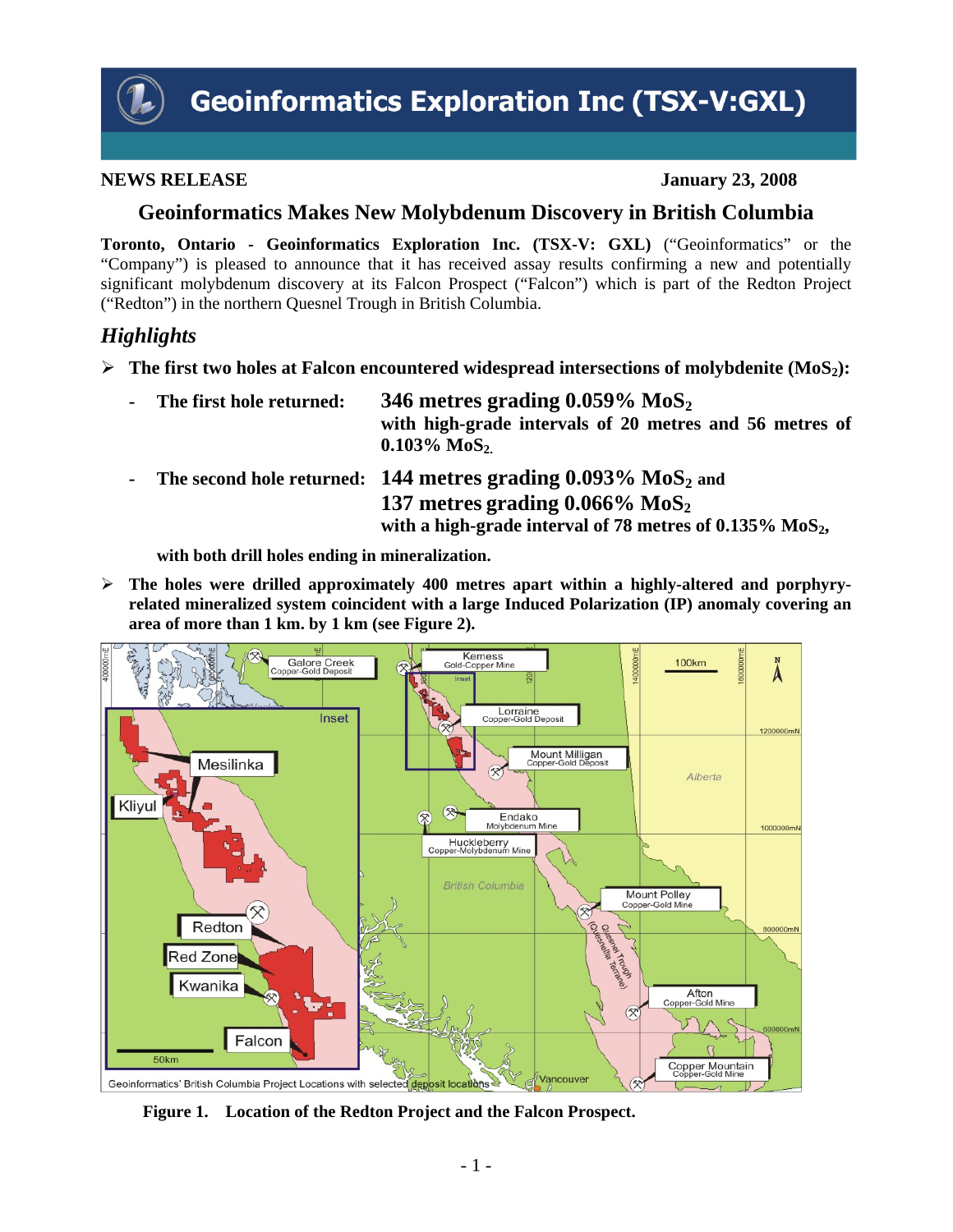# *The Redton Project*

Redton is located in the northern Quesnel Trough approximately 70 km. west of the Mt. Milligan coppergold project and immediately adjacent to Serengeti Resources' recent Kwanika copper-gold discovery. Falcon lies at the southern end of the Redton Project. Redton also hosts the *Red Zone*, a copper-porphyry deposit 50 km. north of Falcon, discovered by Geoinformatics in 2006. Previously-reported drilling on the *Red Zone* returned **167 metres grading 0.31% copper, 0.08 g/t gold and 2.48 g/t silver** in a porphyry setting.

Geoinformatics is currently earning an 85% interest in the Redton Project from Redton Resources Inc. by spending C\$4.75 million of which approximately C\$4.4 million has been spent to-date. The Redton Project falls under the Master Strategic Alliance Agreement (the "Alliance Agreement") between Geoinformatics and Kennecott Exploration Company ("Kennecott") with Kennecott holding certain royalty and/or back-in rights on all Alliance projects as described below in *About Geoinformatics*.

### *The Falcon Prospect*

Falcon lies north of Tchentlo Lake in low rolling hills and is within 2.5 km. of forestry cut-blocks and logging roads. Falcon is located at a low elevation in relatively flat topography which could easily be accessed from the nearby forestry operations.

Geoinformatics' Terrain-scale Targeting Team initially identified the Falcon area as an attractive exploration target in early 2006. Field investigation determined that most of the area was covered by glacial and alluvial gravels, but a small exposure of altered intrusive rocks containing strong fracture controlled pyrite mineralization was found. An IP survey was conducted in mid-2007 which highlighted a large chargeability anomaly covering an area in excess of 1 km. by 1 km. indicating a widespread concentration of sulphide minerals (see Figure 2). Soil geochemistry along IP grid lines revealed elevated molybdenum and copper levels over exposed areas.



**Figure 2. Plan View of Falcon 3D IP Anomaly, Geochemistry Anomaly and Drill Holes**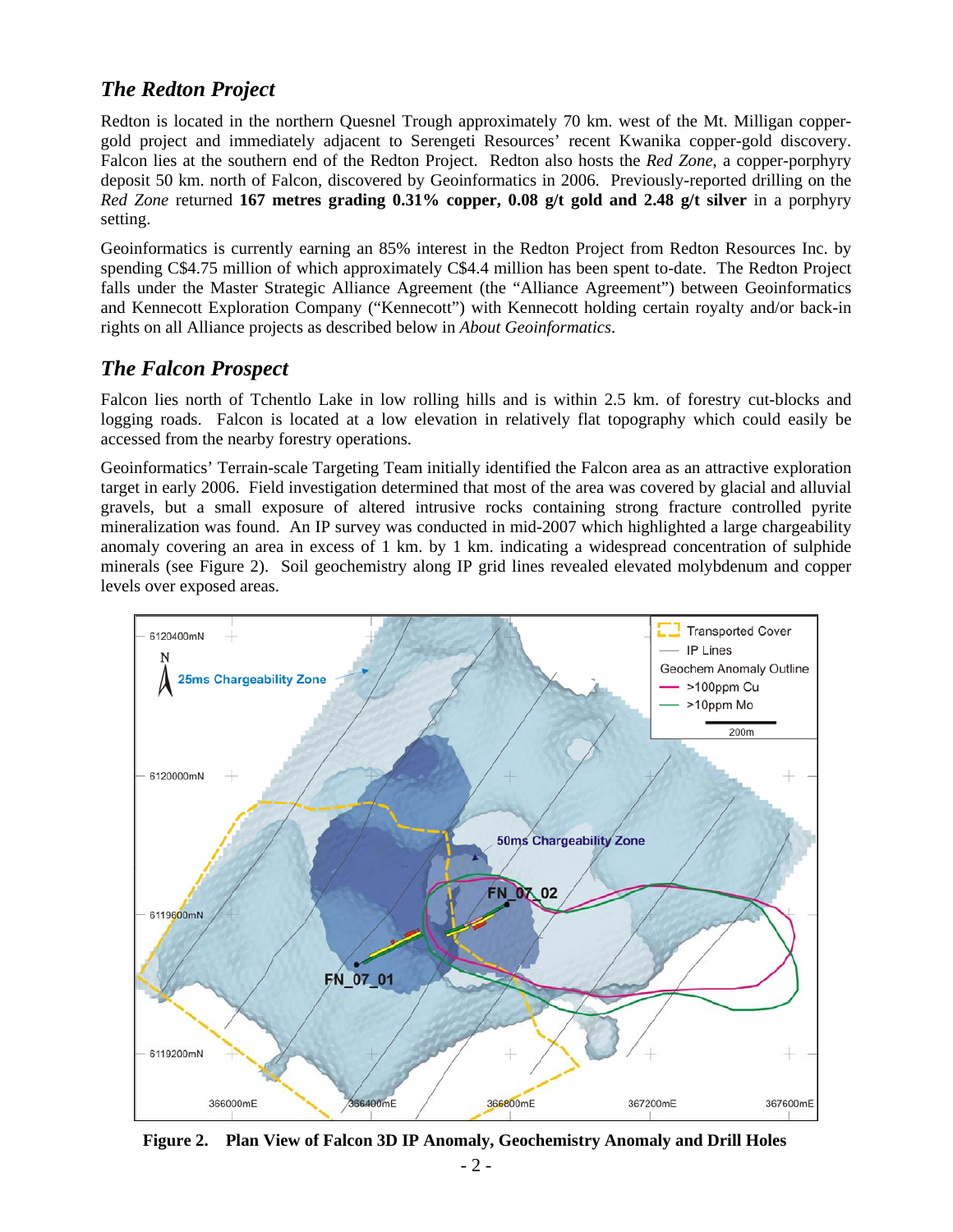In September 2007, Geoinformatics drilled the two initial reconnaissance holes into Falcon, as reported above, with both intersecting widespread molybdenite  $(MoS<sub>2</sub>)$  and minor copper mineralization hosted in a quartz monzonite porphyry and monzodiorite country rock as shown in Figure 3**.** The mineralization has a horizontal extent along a section of approximately 380 metres and a vertical depth of at least 300 metres. Both holes ended in significant mineralization. A list of the major intercepts is presented in Table 1 and the drill hole details in Table 2.

| <b>Hole ID</b>  | <b>From</b><br>(metres) | To<br>(metres)          | <b>Width</b><br>(metres) | Molybdenum<br>(%) | MoS <sub>2</sub><br>(%) | <b>Copper</b><br>$(\%)$ |
|-----------------|-------------------------|-------------------------|--------------------------|-------------------|-------------------------|-------------------------|
| FN 07 01        | 86.0                    | $431.9$ <sup>**</sup> ) | 345.9                    | 0.035             | 0.059                   | 0.07                    |
| including $(*)$ | 240.0                   | 260.0                   | <b>20.0</b>              | 0.062             | 0.103                   | 0.07                    |
|                 | 348.0                   | 404.0                   | 56.0                     | 0.062             | 0.103                   | 0.07                    |
|                 | 416.0                   | 428.0                   | 12.0                     | 0.068             | 0.114                   | 0.08                    |
| FN 07 02        | 88.0                    | 232.0                   | 144.0                    | 0.056             | 0.093                   | 0.05                    |
| including $(*)$ | 152.0                   | 230.0                   | 78.0                     | 0.081             | 0.135                   | 0.03                    |
|                 | 249.0                   | $386.2$ <sup>**</sup> ) | 137.2                    | 0.040             | 0.066                   | 0.07                    |

**Table 1. Full intercepts for the initial two holes drilled at Falcon**

Major intervals calculated using a 0.01% molybdenum cut-off with minimum width of 4 metres and maximum internal dilution of 8 metres.

- (\*) Higher-grade intervals calculated using a 0.04% molybdenum cut-off, with minimum width of 4 metres and maximum internal dilution of 8 metres.
- (\*\*) Bottom of the hole.

All analytical work carried out on 2-metre samples of half-sawn NQ2 diamond core at ACME Laboratory, Vancouver, B.C., using 4-acid digest and ICPOES & ICPMS. Field standards and blanks each inserted at a ratio of 1:16.

*The drilling was reconnaissance holes and, hence, the orientation of the mineralization is not yet known and true-width cannot be established.* 

| Table 2. DTm Tible Details |  |
|----------------------------|--|
|                            |  |

**Table 2. Drill Hole Details** 

| Hole             |        | v                | <b>Azimuth</b> | <b>Inclination</b> | <b>Depth</b><br>(metres) |
|------------------|--------|------------------|----------------|--------------------|--------------------------|
| FN 07 01         |        | 366358   6119455 | 60             | -60                | 431.9                    |
| FN<br>-02<br>(1) | 366790 | 6119626          | 240            | -60                | 386.2                    |

*All coordinates in UTM projection, NAD83 Zone 10.* 

"Falcon is an exciting discovery with good potential as these first two drill holes only tested a small portion of a large IP anomaly and the coincident molybdenum and copper soil anomaly," commented Darren Holden, Executive Vice President of Geoinformatics. "The discovery of widespread molybdenite mineralization in these holes, in addition to the Red Zone porphyry discovery in 2006, is further evidence of the growing ability of Geoinformatics' proprietary targeting processes and Terrain-scale Targeting Team to pinpoint these targets under cover with great accuracy."

The southern part of the Redton project was identified as an area of interest by Geoinformatics from an analysis of a wide range of basic geological and geophysical data. Detailed field analysis using mapping, geochemistry and ground geophysics highlighted Falcon as the best of a number of targets in the area. In light of the discovery at Falcon, several other targets in the immediate area now warrant further investigation.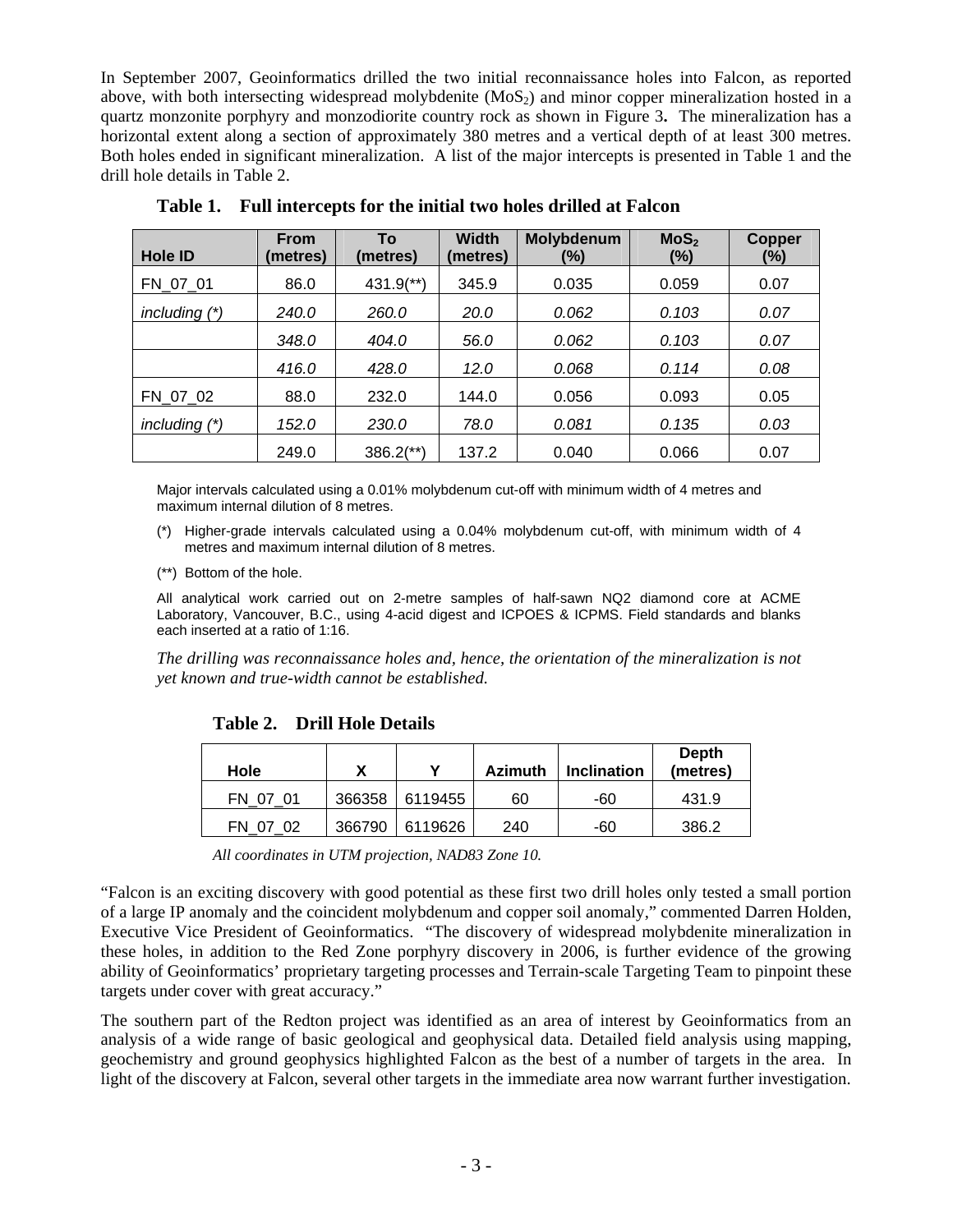

**Figure 3. Mineralized intercepts at Falcon on cross-section bearing 060°.** 

# *Other 2007 Drilling in British Columbia*

In addition to the Falcon Prospect, Geoinformatics drilled four other targets during the 2007 season, being Abe, Aten and Pal Prospects, all of which are subject of an option agreement with Commander Resources Inc. and the Hamel Prospect held under option from a private company. All prospects returned anomalous but sub-economic precious and base metal mineralization. The Abe and Hamel Prospects were sufficiently encouraging to justify further evaluation and potentially additional drill testing in 2008.

# *Qualified Persons*

The technical content of this release has been compiled by Darren Holden, MAusIMM, Executive Vice President, Operations of Geoinformatics and Tony Worth, MAusIMM, Senior Project Geologist. Mr. Holden and Mr. Worth are Qualified Persons as defined by National Instrument 43-101.

# *About Geoinformatics*

Geoinformatics is a global exploration company which has developed a unique approach to minerals exploration applying innovative and proprietary technology.

Geoinformatics recently announced an independent 43-101-compliant mineral resource estimate comprising an indicated resource of 840,000 ounces of gold and an inferred resource of 2.7 million ounces on the initial discovery zone at the Whistler Project in southern Alaska. Significant copper and silver mineralization increases the indicated gold-equivalent mineral resource to 1.3 million ounces and the inferred mineral resource to 4.4 million ounces.

Geoinformatics is also actively exploring several advanced projects located in Utah, the Cortez Trend region of Nevada, the State of Sinaloa, Mexico and British Columbia. Geoinformatics also has an extensive portfolio of other direct and indirect property interests, joint ventures, and royalties covering a wide range of minerals in Mexico, Australia and New Zealand and North America.